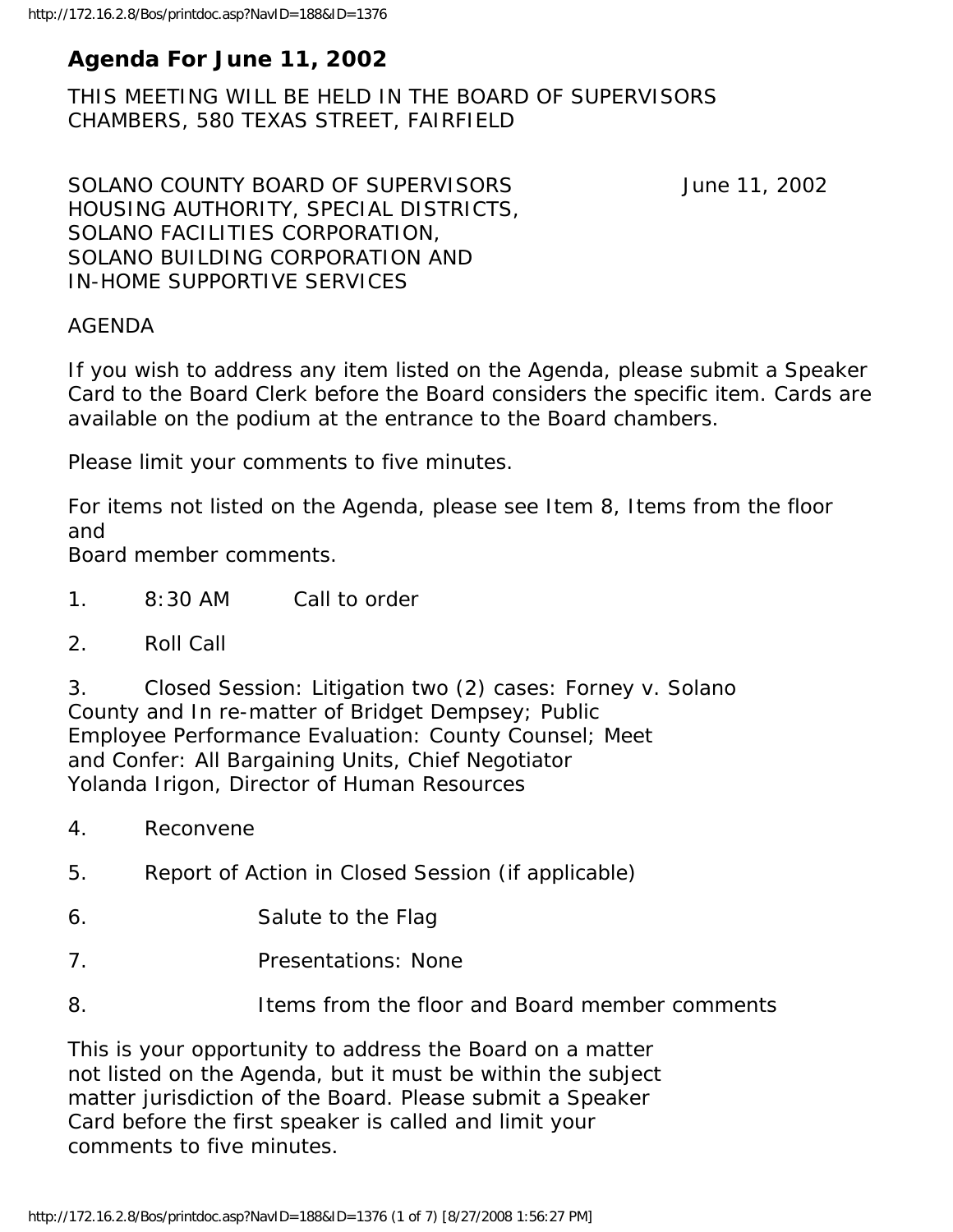- 9. Additions to or Deletions from the Agenda
- 10. Approval of the Agenda
- 11. Approval of Consent Calendar

The Board considers all matters listed under the Consent Calendar to be routine and will adopt them in one motion. There will be no discussion on these items before the Board votes on the motion unless Board members, staff or the public request specific items be discussed and/or removed from the Consent Calendar. If you wish to address specific items on the Consent Calendar, please submit a Speaker Card before the Board takes action on the Consent Calendar and appropriately limit your comments to five minutes.

## CONSENT CALENDAR

## GENERAL GOVERNMENT

12. Clerk of the Board of Supervisors: Approval of Minutes: None

13. County Counsel:

A) Second reading of an ordinance amending Solano County Code, Chapter 11 to revise qualification requirements for reassessment of property damaged or destroyed by misfortune or calamity

B) Adoption of the Conflict of Interest Code for the In-Home Supportive Services Public Authority Advisory Committee

14. Human Resources:

Establish Child Support Services Department by deleting staff from the District Attorney's Office and adding staff to the Child Support Services Department; adopt Resolutions Amending the Alphabetical Listing of Classes and Salaries and Allocation Lists to reflect these changes (program funded with State and Federal appropriations – no cost to County General Fund)

# HEALTH AND SOCIAL SERVICES

## CRIMINAL JUSTICE

## 15. Probation:

 A) Approval of the Comprehensive Youth Services Act –Temporary Assistance to Needy Families (TANF) expenditure plan for FY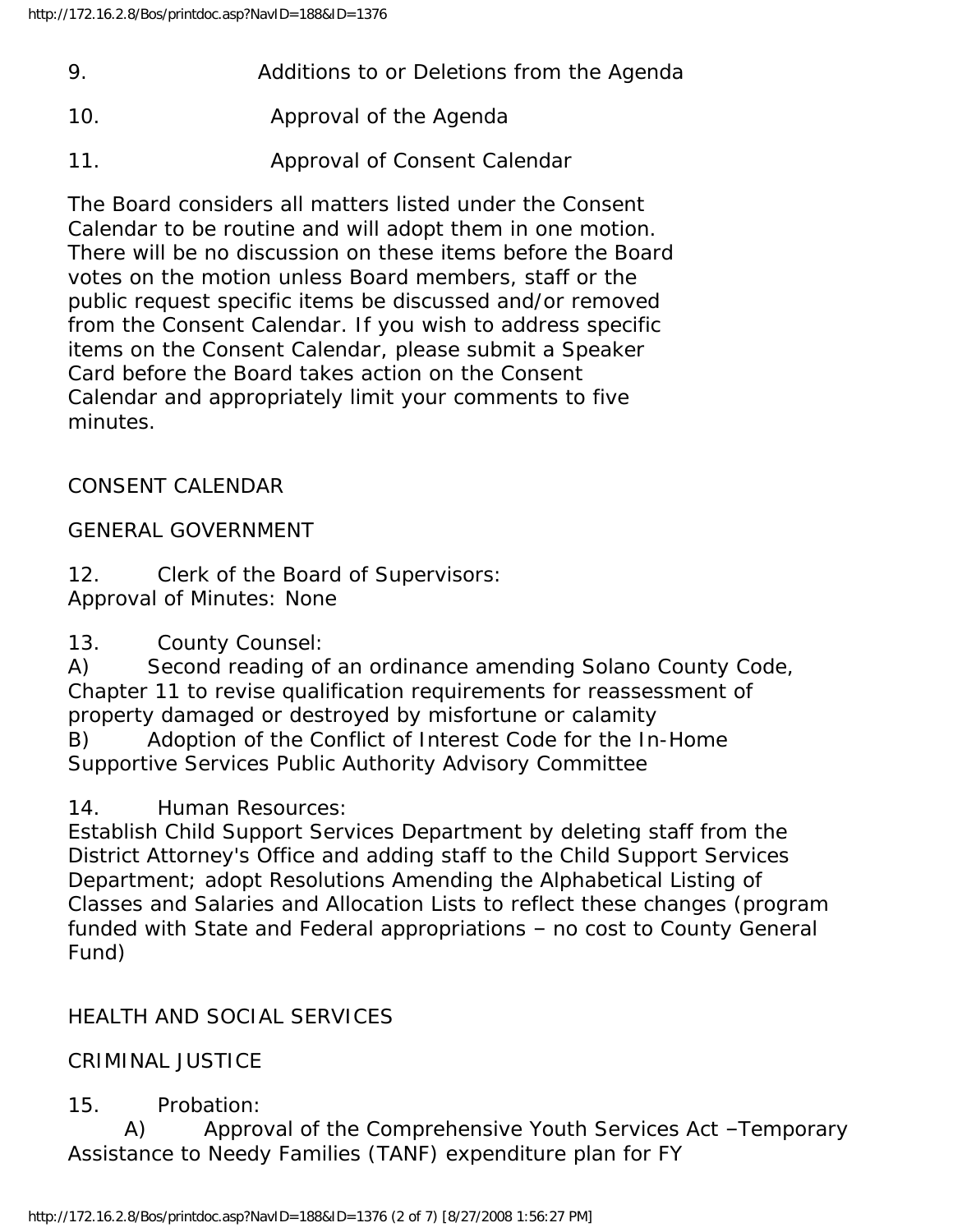2001/02 in the amount of \$1,829,459 and for FY 2002/03 in the amount of \$1,890,035 (funding for FY 2002/03 plan included in Proposed Budget)

B) Approval of the Master List of routine contracts for FY 2002/03; authorize the Chairman to sign the final contracts

C) Approval of contract amendments with the following providers of substance abuse treatment services under Proposition 36: Eagle Recovery - amending the agreement from \$24,124 to \$74,125 for the period of November 1, 2002 to June 30, 2002; Pharmatox amending the agreement from \$23,000 to \$71,000 for the period of October 25, 2001 to June 30, 2002; and Healthy Partnership amending the agreement from \$27,000 to \$75,000 for the period of October 25, 2001 to June 30, 2002 (no net county cost) D) Approval to purchase three (3) vehicles for approximately \$78,000 to support various programs under the Comprehensive Multi-Agency Juvenile Justice Funding under the Juvenile Justice Crime Prevention Act of 2000 (funding allocated in the FY 2001/02 Budget)

16. Sheriff:

Approval of the Master List of routine renewal contracts for FY 2002/03 (funding included in FY 2002/03 Proposed Budget)

## LAND USE/TRANSPORTATION

17. Environmental Management:

Set date for a noticed/published hearing regarding Green Valley Open Space Maintenance District Assessments for FY2002-2003; adopt a resolution directing preparation of Annual Engineer's Report; adoption of a Resolution of Intention to Order Improvements and Levy Assessments for the Green Valley Open Space Maintenance District Suggested date for noticed/published hearing: August 6, 2002 at 9:00 a. m.

OTHER: None

SPECIAL DISTRICTS GOVERNED BY THE BOARD OF SUPERVISORS:

Rural North Vacaville Water District

18. Environmental Management: Adoption of a resolution approving the transfer of assessments for water service connections for water exchange between property owners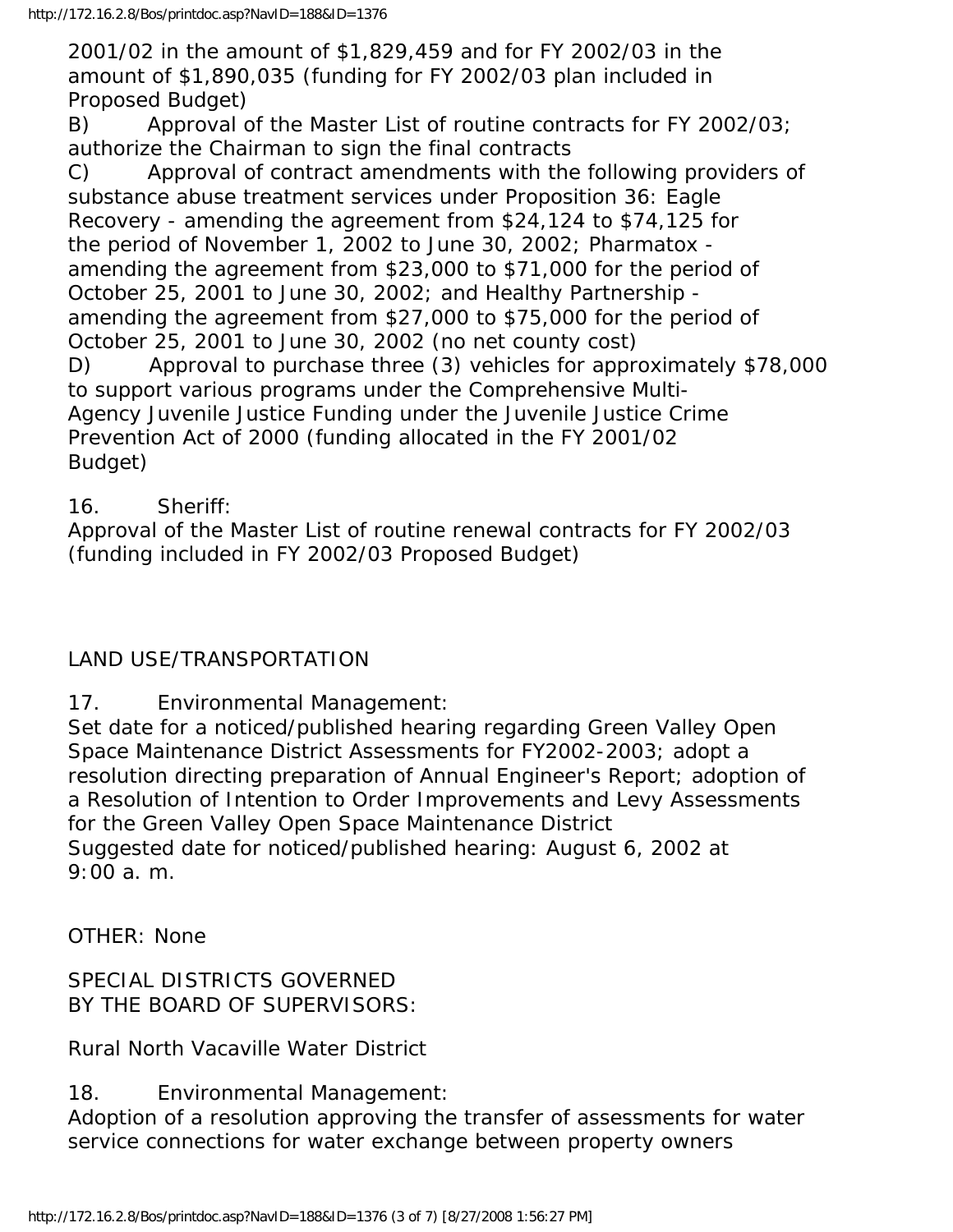## SCHEDULED CALENDAR

19. Rescheduled Consent Items: (Items pulled from Consent Calendar above)

 $(A)$   $E)$ 

- $(B)$   $F)$
- $(C)$   $G)$
- D) H)

### GENERAL GOVERNMENT

20. County Administrator:

Consider approval of a resolution to enter into an existing Joint Exercise of Powers Agreement (JPA) between the Cities of Benicia, Fairfield, Vallejo and the County of Napa to build a regional firearms training facility; approval of

an appropriation transfer from General Fund Contingencies in the amount of \$250,000 to fund half of the JPA membership fee (4/5's vote required)

## 21. Library:

A) Consider approval of a resolution to certify a commitment to operate the new Fairfield Cordelia Library and provide direct public library service in support of the city of Fairfield's Library Construction Bond Act (Prop 14) application; authorize the County Administrator to withdraw \$2 million in Public Facilities Fees to be used towards the local match for the grant application; authorize the Director of Library Services to sign the Fairfield Bond Act application

B) Consider approval of a resolution to certify a commitment to operate the new Springstowne Library and provide direct public library service in support of the city of Vallejo's Construction Bond Act (Prop 14) application; authorize the County Administrator to withdraw \$1 million in Public Facilities Fees to be used towards the local match for the grant application; authorize the Director of Library Services to sign the Vallejo Bond Act application

## HEALTH AND SOCIAL SERVICES:

22. Health and Social Services:

Consider approval of Health and Social Services Master List of Contracts for FY 2002/03; approval of resolutions authorizing signature of certain agreements, memoranda of understanding and amendments; authorize 90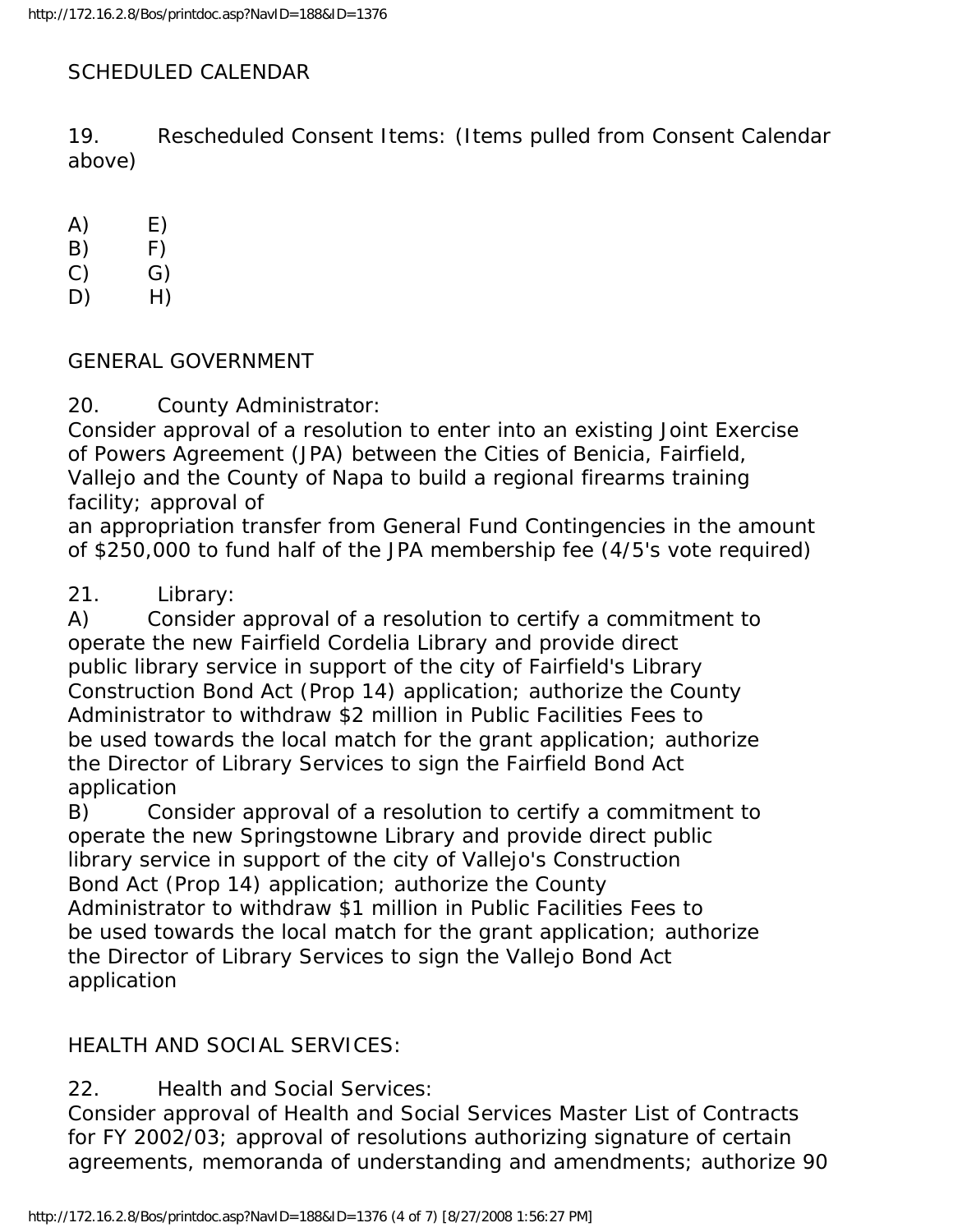day extension of FY 2001/02 contracts; approval of various recommendations outlined in the staff report

### CRIMINAL JUSTICE: None

LAND USE/TRANSPORTATION

23. Environmental Management

 Receive an update on Phase 1 of the Solano Countywide Trails Plan on existing and planned trails

2:00 p.m.

24. Transportation: Receive a presentation and update on the Nut Tree Airport Master Plan

OTHER: None

#### MISCELLANEOUS ITEMS

25. Appointments/Resignations to Boards and Commissions:

Board of Supervisors:

Reappointment of Minnie Stanton to the Area Agency on Aging Servicing Napa & Solano

26. Adjourn

#### MEETING CALENDAR

6/11 12:00 p.m. Solano Partnership Against Violence, Office of Education, 5100 Business Center Dr. FF 6/11 4:00 p.m. Maternal, Child, and Adolescent Health Advisory Board, 1735 Enterprise Dr., Bldg. 3, Gain Conf. Rm., FF 6/12 6:30 p.m. SIDS Advisory Committee, 300 Hospital Dr., Basement Classrooms, Vallejo 6/12 6:00 p.m. Solano Transportation Authority, 333 Sunset Ave, Suite 230, Suisun 6/12 9:00 a.m. Yolo-Solano Air Quality Management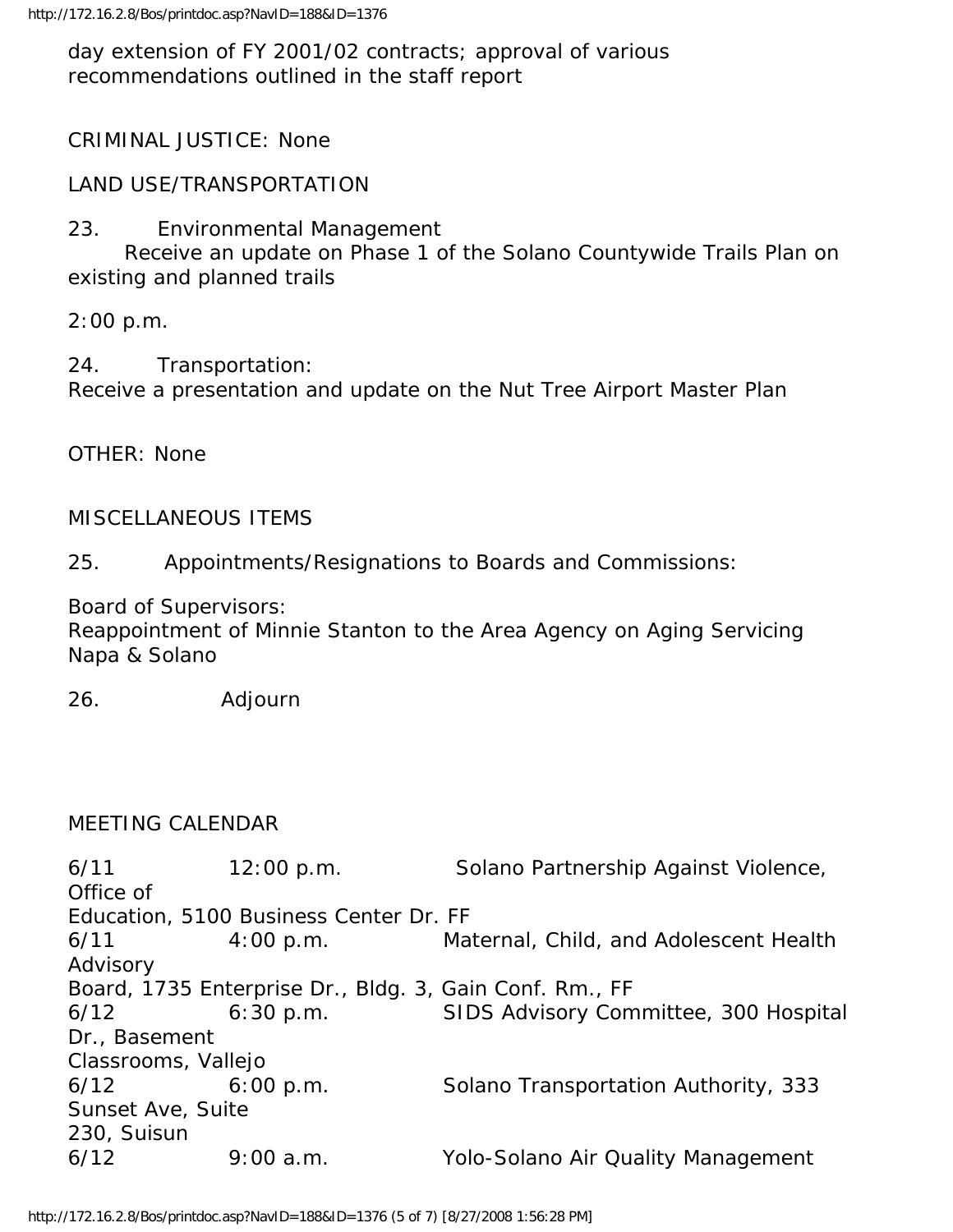District, 1947 Galileo Court, Suite 103, Davis 6/12 6:15 p.m. Solano County Fair Board of Directors, Administration Building, Solano County Fairgrounds, Vallejo 6/12 6:00 p.m. Alcohol and Drug Advisory Board, 1735 Enterprise Dr., Bldg. 3, Conf. Rm. 1, FF 6/13 1:30 p.m. Emergency Medical Care Committee, 1735 Enterprise Dr., Bldg. 3, Conf. Rm 1, FF 6/13 6:30 p.m. Solano County Aviation Advisory Commission/Airport Land Use Commission, Nut Tree Airport, Vacaville 6/13 7:00 p.m. Solano County Water Agency, 508 Elmira Rd., Vacaville 6/14 9:00 a.m. Local Task Force for Integrated Waste Management, Fairfield-Suisun Sewer District Office, 1010 Chadbourne Rd., Suisun 6/17 12:00 p.m. Child Abuse Prevention Council, Solano County Office of Education, Waterman Room, 5100 Business Center Dr., FF 6/18 6:00 p.m. Local Mental Health Board, 1745 Enterprise Dr., Bldg. 2, 2nd Floor, Green Conf. Rm., FF 6/19 9:30 a.m. BAAQMD 939 Ellis St., San Francisco 6/19 2:00 p.m. Health & Social Services Subcommittee, Board of Supervisors Chambers, 580 Texas St., FF 6/19 4:00 p.m. Solano County Equal Employment **Opportunity** Committee, 580 Texas St., Third Floor CAO Conference Room, FF 6/20 10:00 a.m. Solano County Zoning Administrator, Environmental Management, 601 Texas St., FF 6/20 1:00 p.m. BCDC, MetroCenter, 101 Eighth St., Oakland 6/20 4:30 p.m. Solano County Community Action Agency Advisory Board, 320 Campus Lane, Suisun 6/20 7:00 p.m. Solano County Planning Commission, Board of Supervisors Chambers, 580 Texas St., FF 6/25 9:00 a.m. Board of Supervisors, 580 Texas St., FF